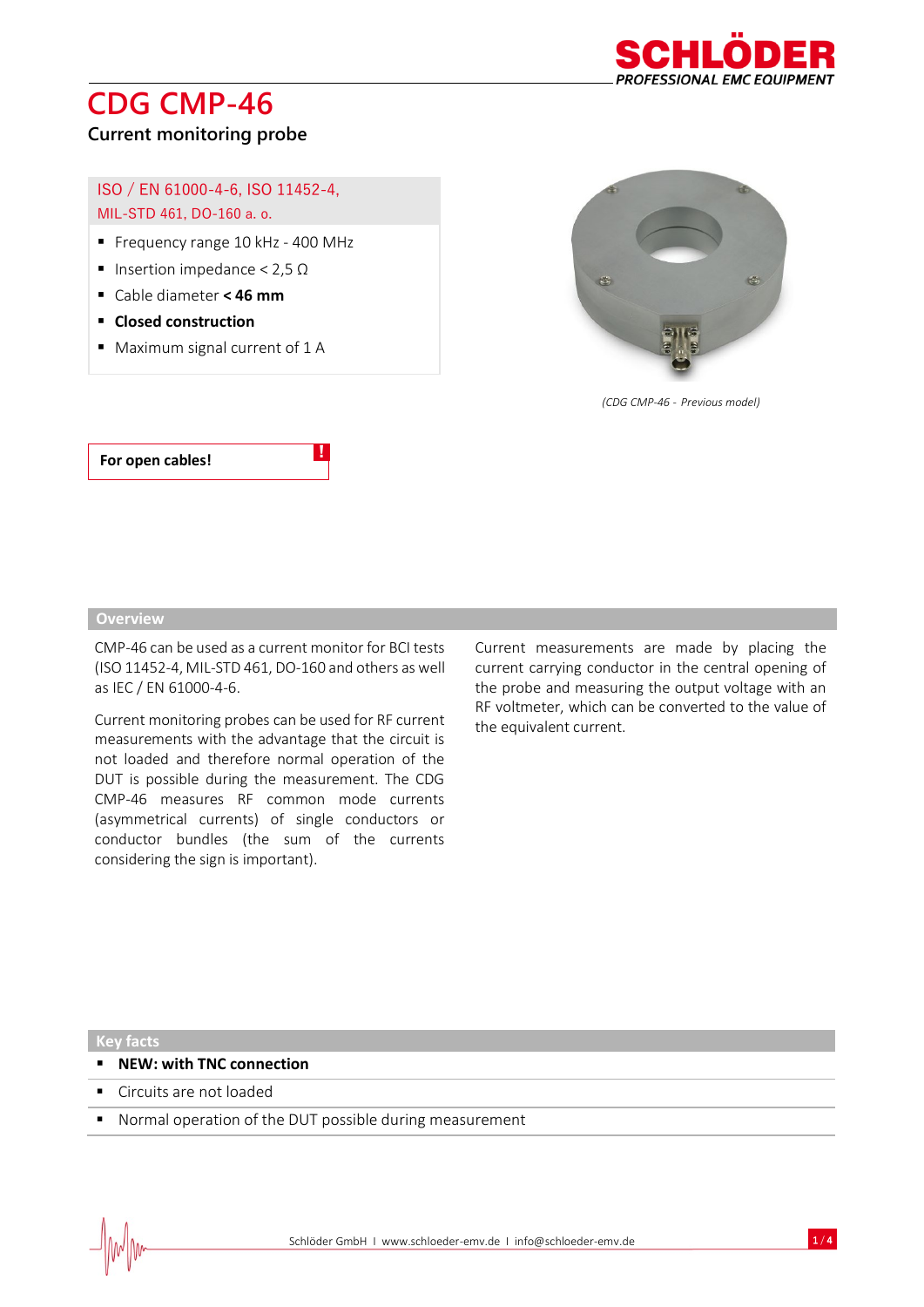

**Current monitoring probe**

**Technical data I**

 $\textcolor{red}{\mathcal{N}}$ 

| <b>CDG CMP-46</b>   |                  |
|---------------------|------------------|
| Frequency range     | 10 kHz - 400 MHz |
| Insertion impedance | $<$ 2,5 $\Omega$ |
| Max. signal current | 1 A              |
| Signal output       | TNC socket       |
| External diameter   | $115 \text{ mm}$ |
| Internal diameter   | 46 mm            |

| Thickness | 30 mm        |
|-----------|--------------|
| Weight    | appr. 0,6 kg |

#### **Technical data II: Typical transducer impedance**



#### Network Analyser HP8751A (S.-No.: 3315J01756), Test Set 87512A (S.-No. MY43100614) Current transformer MP-50<br>Transducer impedance (50 Ohm System)

#### Current (dBµA) = Voltage (dBµV) / Receiver-Impedance (dBΩ)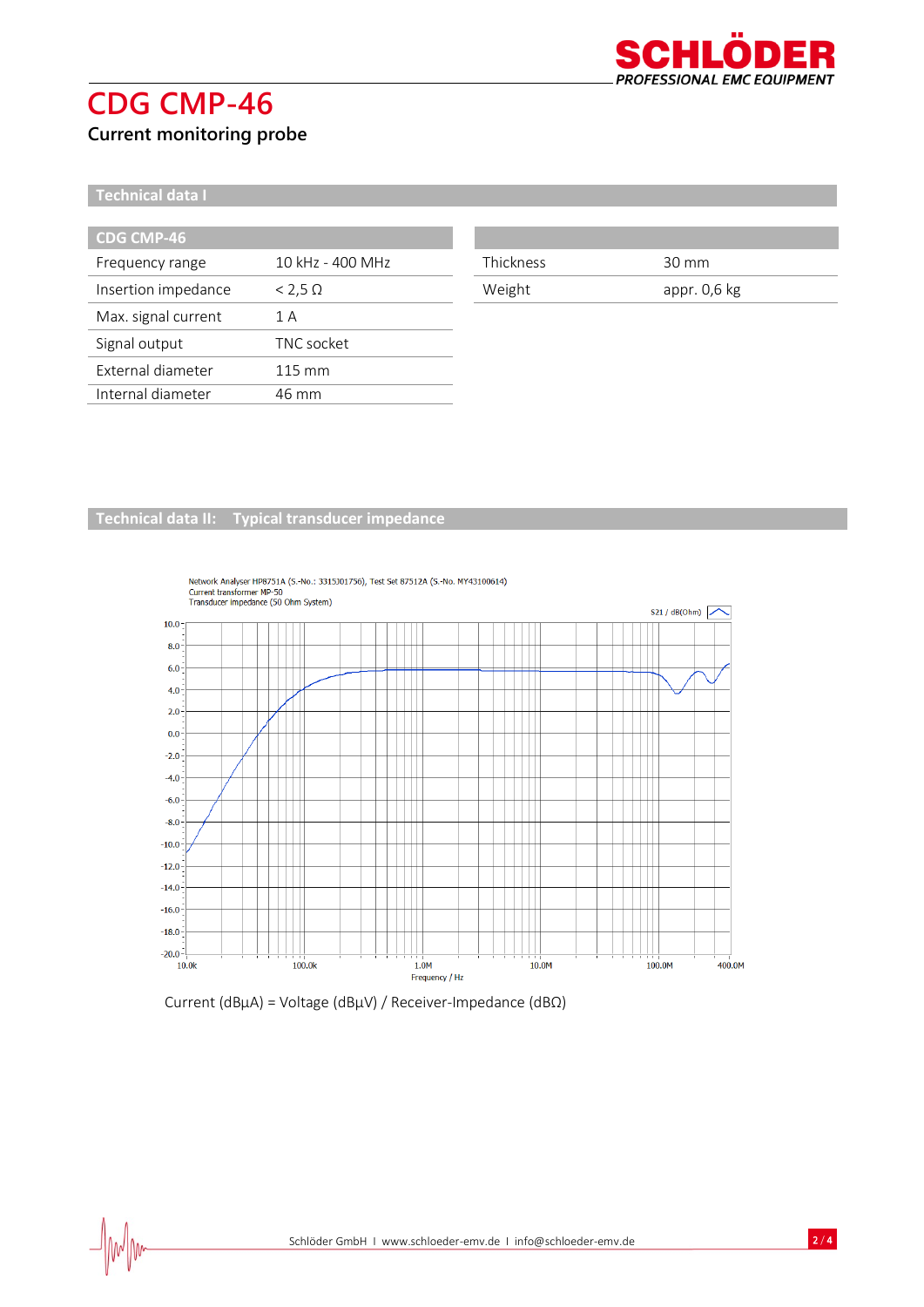

 $\frac{1}{2}$ 

### **Current monitoring probe**

**Technical data III: Typical insertion impedance**



#### *(for estimating the saturation effects at different currents with low frequencies)* **Technical data VI: Transducer factor with different supply currents**